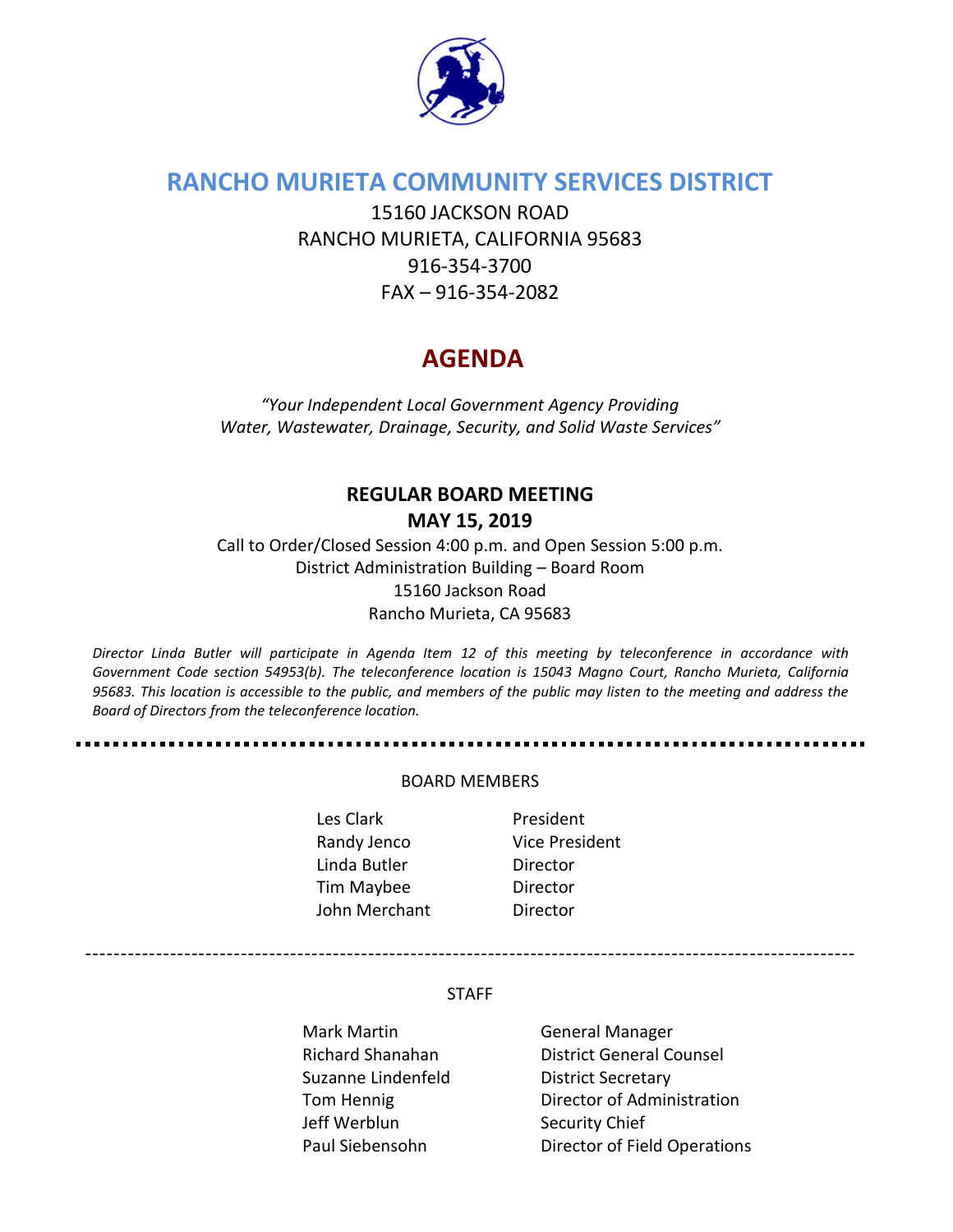# **RANCHO MURIETA COMMUNITY SERVICES DISTRICT**

May 15, 2019

REGULAR BOARD MEETING

Call to Order/Closed Session 4:00 p.m. and Open Session 5:00 p.m.

All persons present at District meetings will place their cellular devices in silent and/or vibrate mode (no ringing of any kind). During meetings, these devices will be used only for emergency purposes and, if used, the party called/calling will exit the meeting room for conversation. Other electronic and internet enabled devices are to be used in the "silent" mode. Under no circumstances will recording devices or problems associated with them be permitted to interrupt or delay District meetings.

# **AGENDA**

ESTIMATED RUNNING TIME

### **1. CALL TO ORDER** - Determination of Quorum – President Clark **(Roll Call)** 4:00

### **2. CONSIDER ADOPTION OF AGENDA** (Motion)

*The Board will discuss items on this agenda, and may take action on those items, including informational items and continued items. The Board may also discuss other items that do not appear on this agenda but will not act on those items unless action is urgent, and a resolution is passed by a twothirds (2/3) vote declaring that the need for action arose after posting of this agenda.*

*The running times listed on this agenda are only estimates and may be discussed earlier or later than shown. At the discretion of the Board, an item may be moved on the agenda and or taken out of order. TIMED ITEMS as specifically noted, such as Hearings or Formal Presentations of community-wide interest, will not be taken up earlier than listed.*

#### **3. CLOSED SESSION**

*Under Government Code section 54956.9:* Conference with Legal Counsel Regarding Anticipated Litigation – Significant Exposure to Litigation Involving One Potential Case Pursuant to Government Code Section 54956.9 (e)(2).

*Under Government Code 54957: Public Employee Performance Evaluation of the General Manager.*

## **4. OPEN SESSION/REPORT ACTION FROM CLOSED SESSION** 5:00

*The Board will discuss items on this agenda, and may take action on those items, including informational items and continued items. The Board may also discuss other items that do not appear on this agenda but will not act on those items unless action is urgent, and a resolution is passed by a twothirds (2/3) vote declaring that the need for action arose after posting of this agenda.*

*The running times listed on this agenda are only estimates and may be discussed earlier or later than shown. At the discretion of the Board, an item may be moved on the agenda and or taken out of order. TIMED ITEMS as specifically noted, such as Hearings or Formal Presentations of community-wide*

**5. CONSENT CALENDAR** (Motion) **(Roll Call Vote)** *(5 min.) All items in Agenda Item 5 will be approved as one item if they are not excluded from the motion adopting the consent calendar*.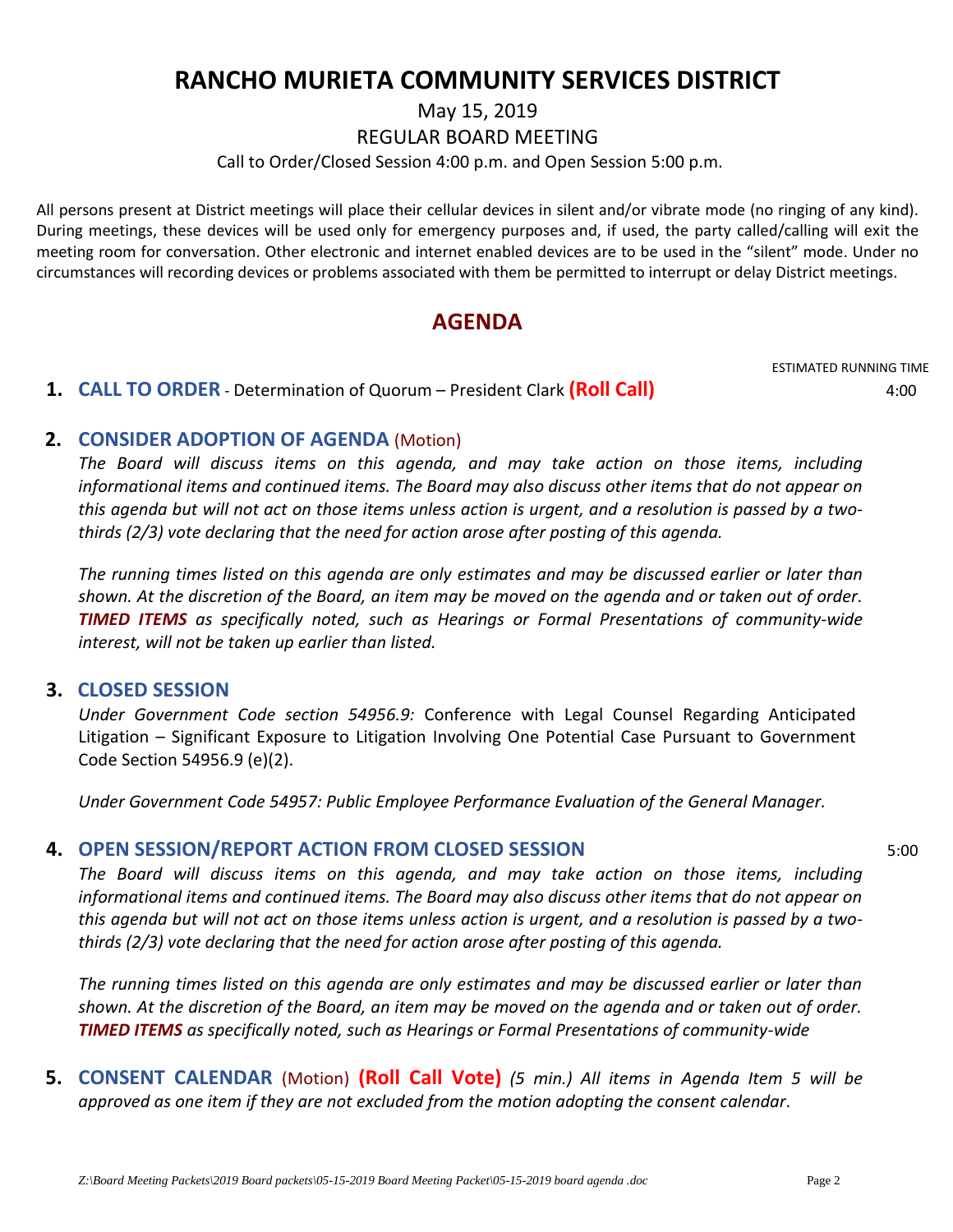- **A.** Approval of Board and Committee Meeting Minutes
	- *1. April 17, 2019 Regular Board Meeting Minutes*
	- *2. May 1, 2019 Special Board Meeting Minutes*
	- *3. May 2, 2019 Security Committee Meeting Minutes*
	- *4. May 7, 2019 Improvements Committee Meeting Minutes*
	- *5. May 8, 2019 Finance Committee Meeting Minutes*
- **B.** Approval of Bills Paid Listing

#### **6. STAFF REPORTS** (Receive and File)

- **A.** General Manager's Report
- **B.** Administration/Financial Report
- **C.** Security Report
- **D.** Utilities Report
- **7. CONSIDER CONFERENCE/EDUCATION OPPORTUNITIES** (Discussion/Action) (Motion) **A.** President Clark Awarded the SDLF Kohnen Scholarship
- **8. EMPLOYEE ANNOUNCEMENTS, PROMOTIONS, COMMENDATIONS, AND KUDOS**

#### **9. REVIEW DISTRICT MEETING DATES/TIMES FOR JUNE 2019**

- **A.** Personnel June 4, 2019 @ 7:30 a.m.
- **B.** Improvements June 4, 2019 @ 8:30 a.m.
- **C.** Finance June 6, 2019 at 8:30 a.m.
- **D.** Communications June 6, 2019 at 9:30 a.m.
- **E.** Security June 6, 2019 at 10:30 a.m.
- **F.** Regular Board Meeting June 19, 2019 Open Session at 5:00 p.m.

#### **10. CORRESPONDENCE**

- **A.** Correspondence from Myrna Solomon
- **B.** Correspondence from Jim and Kelly Crowder
- **C.** Correspondence from Jane Hall

#### **11. COMMENTS FROM THE PUBLIC**

*Members of the public may comment on any item of interest within the subject matter jurisdiction of the District and any item specifically agendized. Members of the public wishing to address a specific agendized item are encouraged to offer their public comment during consideration of that item. With certain exceptions, the Board may not discuss or take action on items that are not on the agenda.* 

*If you wish to address the Board at this time or at the time of an agendized item, as a courtesy, please state your name and address. Speakers presenting individual opinions shall have 3 minutes to speak. Speakers presenting opinions of groups or organizations shall have 5 minutes per group.*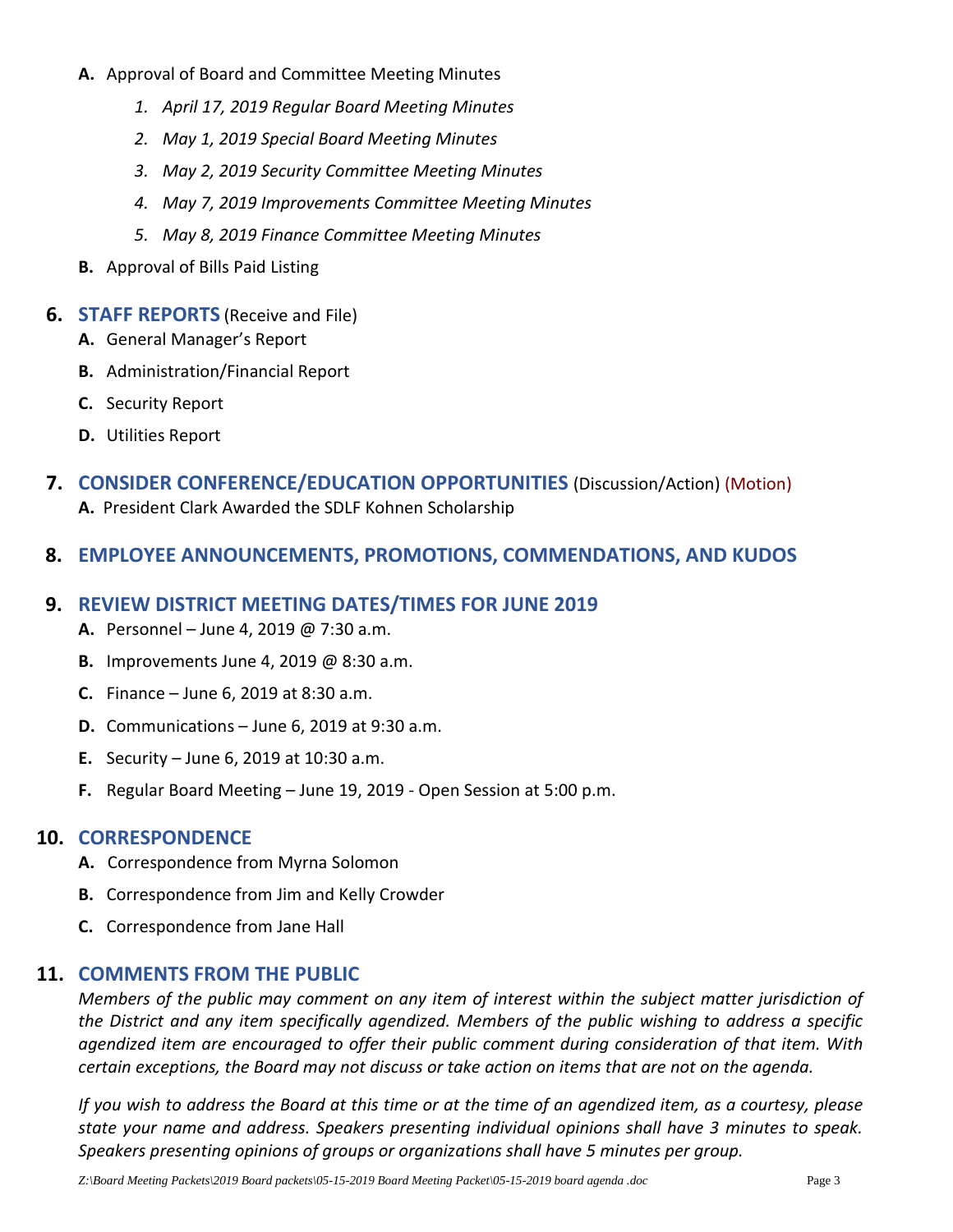- **12. CONSIDER REQUEST BY DEVELOPER TO UTILIZE \$540,000 PHASE 2 WATER TREATMENT PLANT RESERVED FUNDS AS A ONE-TIME SOURCE TO COVER A PORTION OF MELLO-ROOS CFD NO. 2014-1 SPECIAL TAX DELINQUENCIES ON SELECTED PARCELS** (Discussion/Action) (Motion) **(Roll Call Vote)** *(15 min.)*
- **13. PRESENTATION AND DISCUSSION OF GENERAL MANAGER'S ACTION PLANS** (Discussion/Action) *(10 min.)*
- **14. CONSIDER APPROVAL OF CO-OP INTERNSHIP PROGRAM HOURLY PAY RATE** (Discussion/Action) (Motion) **(Roll Call Vote)** *(5 min.)*
- **15. CONSIDER APPROVAL OF ANNUAL FINANCIAL AUDIT ENGAGEMENT LETTER** (Discussion/Action) (Motion) *(5 min.)*

## **16. CONSIDER ADOPTION OF RESOLUTION R2019-04 APPROVING THE PROPOSED BUDGET FOR FISCAL YEAR 2019/2020, INCLUDING CAPITAL PROJECTS** *(20 min.)*

- **A.** Presentation by Staff
- **B.** Public Comment on the 2019-20 Budget, Including Capital Projects
- **C.** Board Discussion/Adoption of Resolution R2019-04, a Resolution Approving the Proposed Budget for Fiscal Year 2019-20, Including Capital Projects (Discussion/Action) (Motion) **(Roll Call Vote)**

## **17. PUBLIC HEARING TO CONSIDER ADOPTION OF THE PROPOSED SERVICE CHARGE INCREASES AND SPECIAL TAX ADJUSTMENTS** *(10 min.) (Time is approximate but will not be conducted before 6:00 p.m.)*

- **A.** Presentation by Staff.
- **B.** The Board President will open the Public Hearing for public comment on Ordinance O2019-01, Amending Chapter 14 of the District Code, Relating to Water service charges; Amending Chapter 15 of the District Code Relating to Sewer service charges; Amending Chapter 16 and Chapter 16A of the District Code Relating to Drainage Tax; Amending Chapter 21 of the District Code Relating to Security tax; and Amending Chapter 31 of the District Code Relating to Solid Waste Collection and Disposal service charges.
- **C.** The Board President will close the Public Hearing on Ordinance O2019-01, Amending Chapter 14 of the District Code, Relating to Water service charges; Amending Chapter 15 of the District Code Relating to Sewer service charges; Amending Chapter 16 and Chapter 16A of the District Code Relating to Drainage Tax; Amending Chapter 21 of the District Code Relating to Security tax; and Amending Chapter 31 of the District Code Relating to Solid Waste Collection and Disposal service charges.
- **D.** Board Discussion/Introduction of Ordinance O2019-01, an Ordinance Amending Chapter 14 of the District Code, Relating to Water service charges; Amending Chapter 15 of the District Code Relating to Sewer service charges; Amending Chapter 16 and Chapter 16A of the District Code Relating to Drainage Tax; Amending Chapter 21 of the District Code Relating to Security tax; and Amending Chapter 31 of the District Code Relating to Solid Waste Collection and Disposal service charges. (Discussion/Action) (Motion) **(Roll Call Vote)**